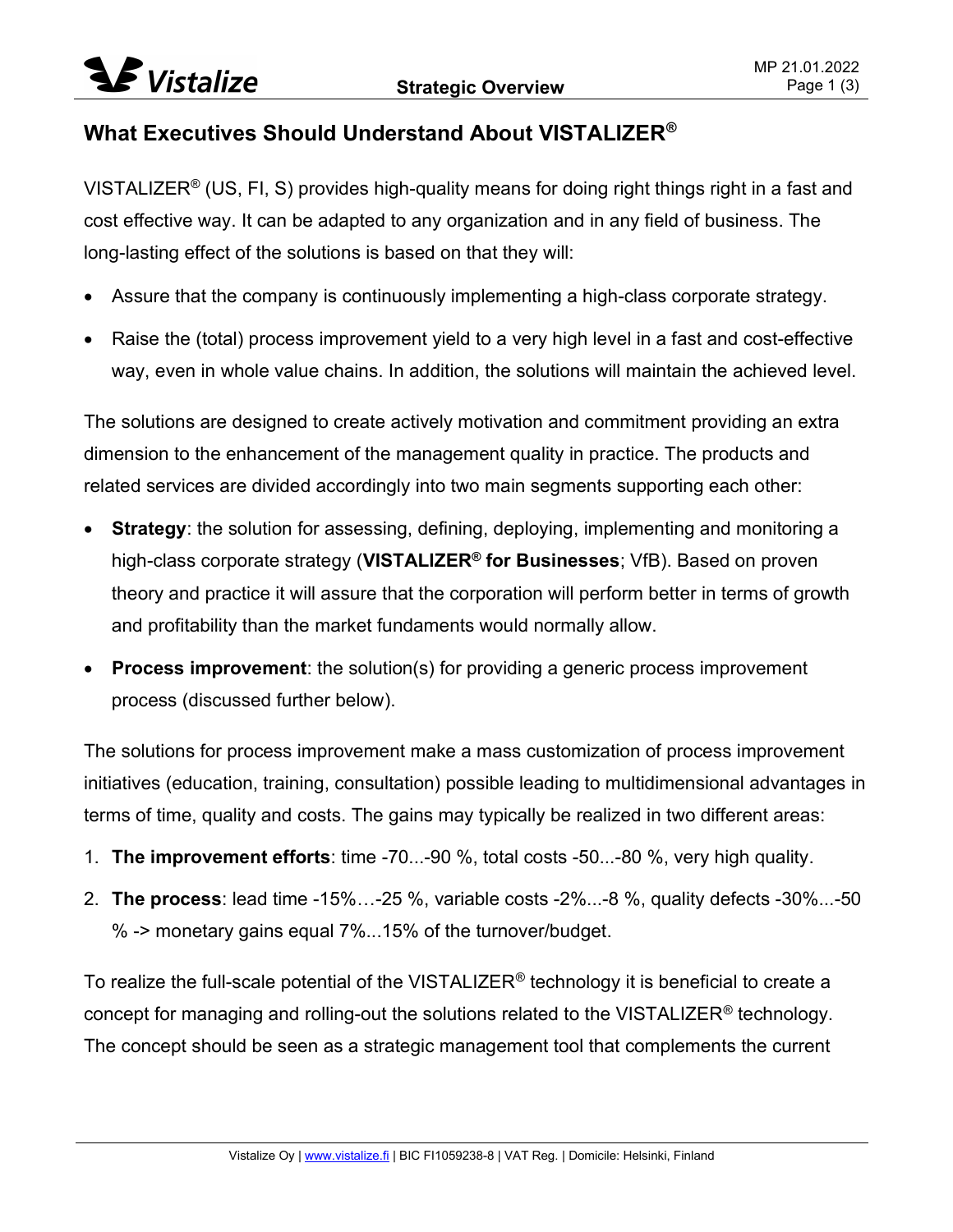## $\blacktriangleright$  Vistalize

management system of the organization. The external building blocks of the concept include the following solutions:

- VISTALIZER® Report<sup>1</sup> (VR, providing an optimal process improvement plan).
- VISTALIZER® for Enterprises (VfE, app [iOS/iPadOS, Android] for creating and sustaining a high-quality implementation know-how [of the VR]).
- VISTALIZER® Services (assuring the proper implementation of the VR and VfE).

The concept may be enlarged by the solution VISTALIZER<sup>®</sup> for Networks (VfN) that provides an analysis and synthesis of a specific company network (suppliers, partners, own units).

The concept will also improve the quality of core management activities (planning, deployment, implementation and follow-up) related to process improvement as the implementation time, budget (covering both internal and external costs) and the quality of specific initiatives can be to a great extent predefined.

The VISTALIZER<sup>®</sup> Acid Test is a fast and cost-effective way to find out on what level the company strategy and the (total) process improvement yield are. The solution is based on the initial analysis modules found in the solutions VfB and VfN.

## How to Get Started?

Vistalize Oy provides in association with its partners a service for designing a company specific process improvement concept based on the VISTALIZER® solutions. The end-result of the consultation is a "road map" or master plan (incl. possible pilot projects and required resources) for rolling-out the technology (throughout the organization) in the specified time frame. This master plan provides a good basis for decision making at the executive or management team level.

<sup>&</sup>lt;sup>1</sup> Produced using the solution VISTALIZER<sup>®</sup> for Consultants.